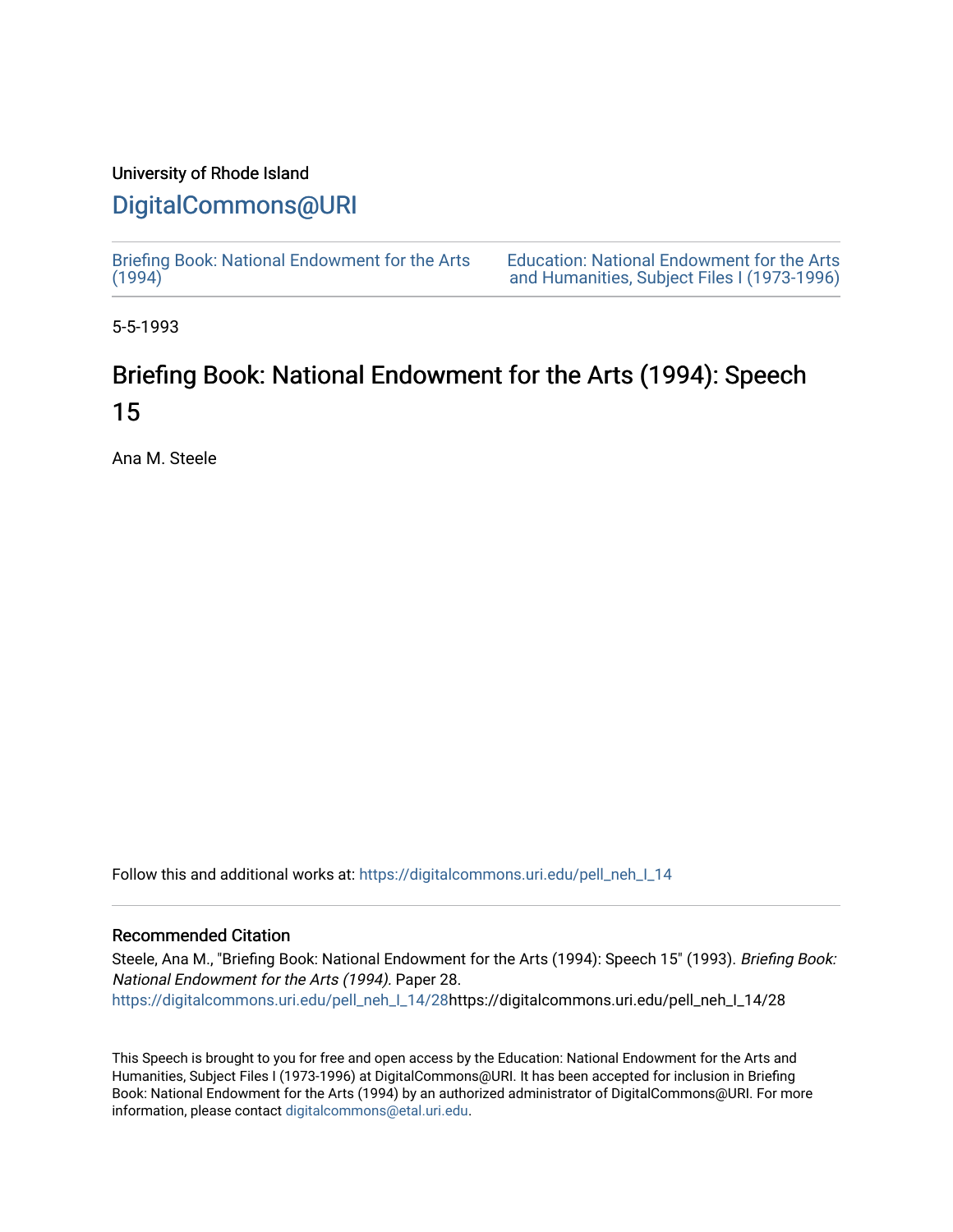### STATEMENT OF

#### ANA M. STEELE

ACTING SENIOR DEPUTY CHAIRPERSON

#### NATIONAL ENDOWMENT FOR THE ARTS

## Hearing before the

Subcommittee on Interior and Related Agencies

## Committee on Appropriations

U.S. House of Representatives

on the Fiscal Year 1994 Budget Request

May 5, 1993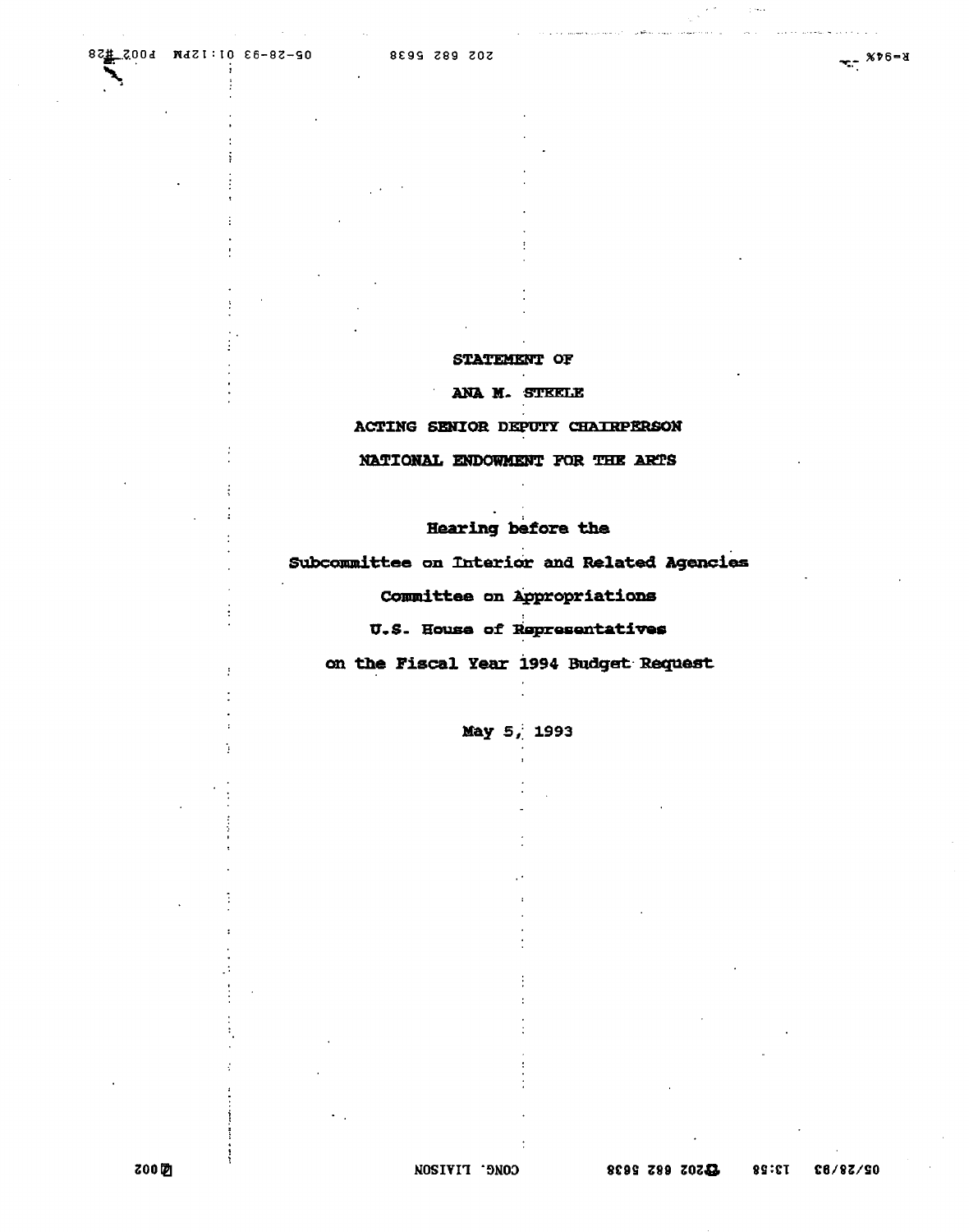#### Mr. Chairman, Members of the Subcommittee:

Thank you, Mr. Chairman, and members of the Subcommittee, for the opportunity today to present the President's Fiscal Year 1994 budget proposal for the National Endowment for the Arts. **Our** budget request of \$174.593 million for FY 1994 is comparable to the current fiscal year's appropriation; it represents a strong commutment to the Arts Endowment and its mission to foster excellence, diversity, and vitality in the arts and to broaden their availability to all Americans.

The FY 94 appropriation request represents a commitment of less than 70 cents per American towards an investment in America's culture, education, and economy. Recent public opinion surveys clearly demonstrate the support of a majority of Americans for a national commitment to and Federal leadership role in the arts. This budget request balances support for existing Endowment programs with limited funding for new initiatives. The agency's administrative budget is geared towards the President's proposed long-term administrative and staffing reductions in the Federal sector.

The Endowment's budget request assumes no changes in program structure, nor in the funding formulas affecting the state arts agencies (the State and Regional; Program formula and the Underserved Communities Set-Aside formula). Although the "arts education override," which earmarks 50 parcent of all funds in excess of \$175 million for arts education, does not apply at the proposed funding level, support for arts education activities through the Arts in Education Program and within the discipline programs remains a high priority of the Arts Endowment.

Fiscal Year 1994 is the second of a three year transition pariod involving the consolidation of Endowment-wide performing arts presenting categories into the Presenting and Commissioning Program. The Program consolidates support for presenting activities previously administered in Presenting and Commissioning as well as in Dance, Music, Opera-Musical Theater, and Theater. In the current year, presenting and touring categories were moved from Opera-Musical Theater and Theater into the Presenting and Commissioning Program. This year, support for Dance Presenters and Music Presenters will move from those Programs to the Presenting and Commissioning Program; therefore, in the FY 94 budget request, funds previously in the Music and Dance Programs are transferred to the Presenting and Commissioning Program.

- 1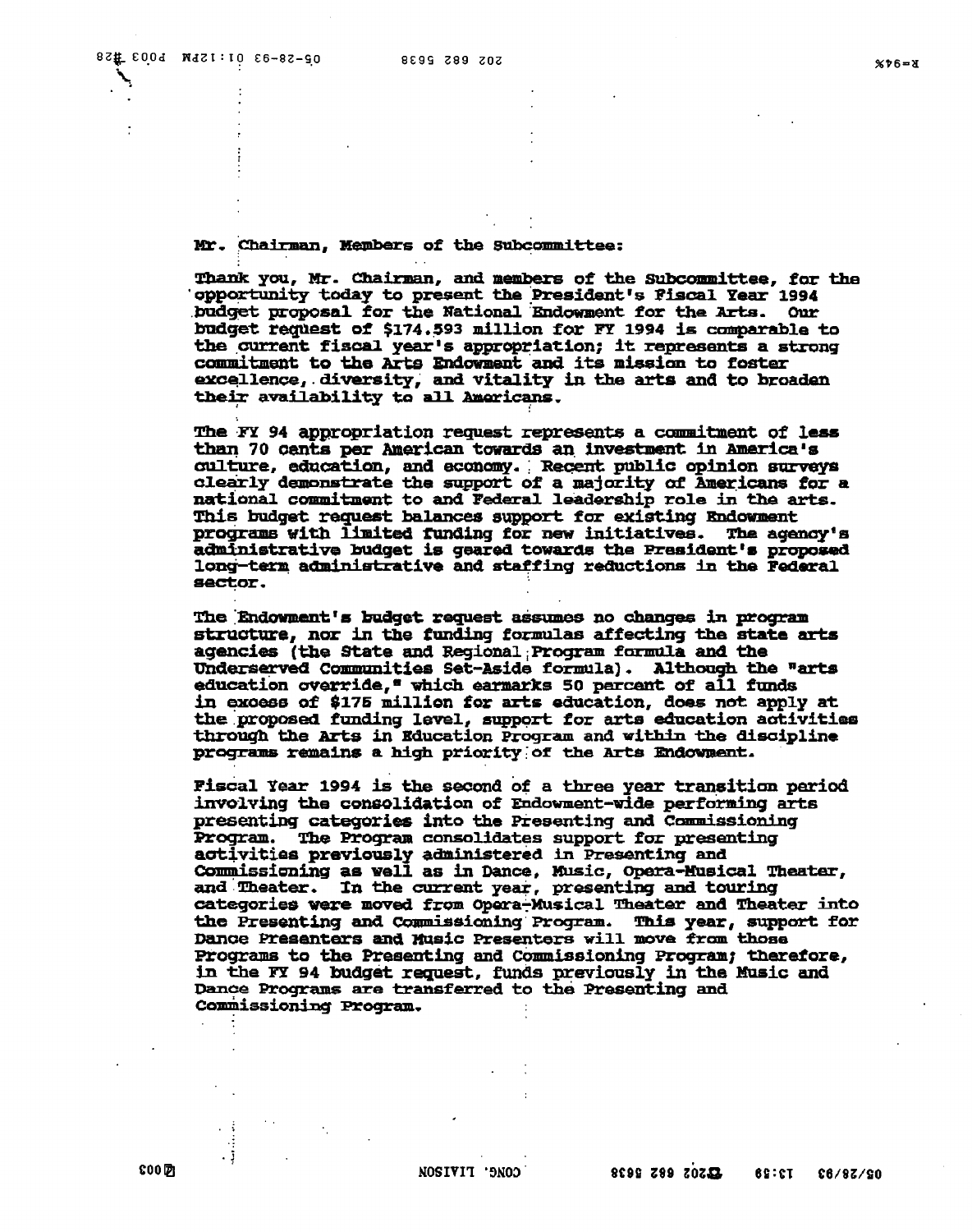#### Impact of the FY 1994 Budget

The impact of the proposed FY 94 budget is four-fold. It will sustain artistic and economic growth, it will fostar employment opportunities, both directly, for artists and arts professionals, and indirectly, for local community businesses and organizations; it will promote the education and appreciation of children and adults in the arts; and it will encourage and expand public participation and access to the arts.

#### **Artistic and Economic Growth**

Most Endowment grants must be matched by nonfederal funds (at least 1:1 and as much as 4:1) and, as a result, attract significant additional support for the arts. Moreover, the arts generate both direct and secondary benefits in employment and revenue, and thereby contribute in real terms to the economic health of communities throughout the nation.

According to The American Arts Industry, the creative arts industry comprises 6 percent of GNP which equates to \$314.5 \*\* billion. This amount is sizable compared to other industries -greater than the construction industry, for example, which comprises 4.8 percent of GNP, and almost equal to that for wholesale trade.

Over the past 27 years, in the interest of the American public, the National Endowment for the Arts has invested in the arts. The goals of this investment have been to preserve the nation's diverse rich cultural haritage; to help create new and permanent artistic assets; to stimulate support for arts organizations and to create employment opportunities for individual artists; to. build the network required to present artists and their work to audiences of all ages and all segments of our society; and to sustain the nation's artistic leadership internationally.

Musical compositions, films, plays, novels, dance repertory, paintings, crafts, sculpture, public art and architecture, and folk art constitute tangible assets. The Arts Endowment and its public and private partners invest in the creation, preservation, and dissemination of these assets. Thus, each federal dollar invested potentially pays dividends not only to direct grantees but also to their audiences, their communities, the arts field in general, and to future generations of Americans. Endowment support serves as a major catalyst for leveraging non-federal support; in FY 92, for example, Endowment grants of \$123 million generated matching funds from the private sector estimated at \$1.4 billion, a ten-fold match.

Artistic projects are created by individual artists, non-profit cultural organizations, and for-profit entertainment, copyright, and recreational firms. Together, these producers constitute a

2

700 DI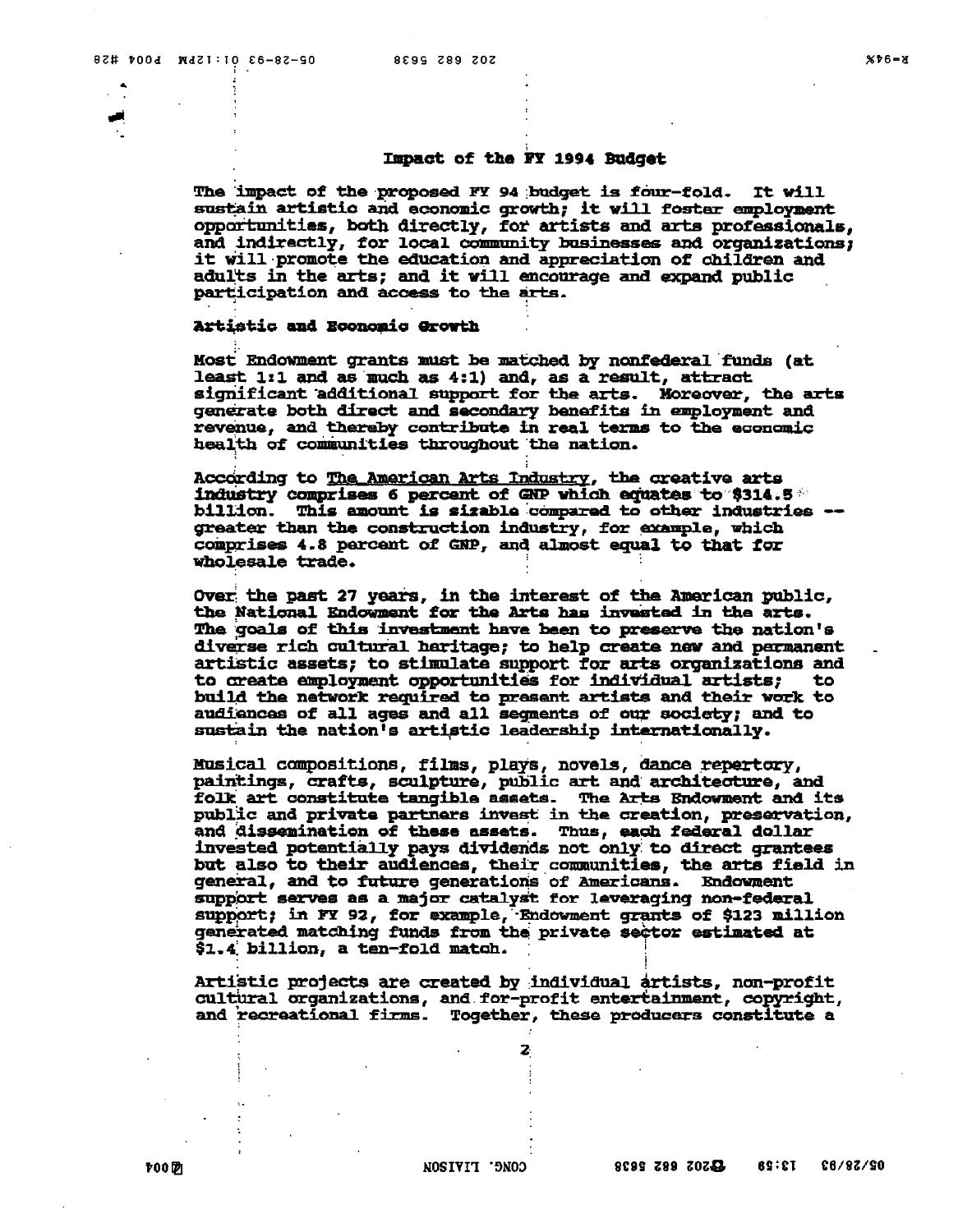$\bullet$  $\cdot$  $\mathcal{N}_{\mathcal{A}}$ 

complex creative arts industry in which artists, artwork, arts activities. ideas, and processes move between the non-profit and for-profit sectors. Within the creative arts industry, the nonprofit arts sector emphasizes artistic excellence and performs critical "research and development" functions involving creative innovation and experimentation as well as conservation and preservation efforts.

#### **Employment Opportunities**

Since the Endowment was established in 1965, there has been tremendous growth in arts organizations, stimulated by direct Pederal grant support. These organizations and their activities contribute to the economies of their communities through jobs for artists, support personnel, restaurants, parking attendants, construction and repair workers, printing and advertising firms, maintenance workers, etcetera. The number of professional nonprofit theaters, for example, has grown from 56 in 1965 to a network of over 400 today. Operating in every part of the country, these thenter companies employ more artists and offer more weeks of employment (though these dropped sharply in 1992) than all forms of commercial theater. This network of non-profit theaters serves an audience that has grown from 5 million in 1965 to over 20 million currently.

Today there are 230 professional orchestras with budgets exceeding \$280,000; this is more than double the number with comparable budgets in 1965. The Nation's orchestras employ more than 40,000 musicians and administrative staff; and scores more individuals are working as stagehands, box office employees, etcetera. Attendance figures for symphony performances have risen from 17.5 million in 1971 to 26.7 million in 1991.

The number of professional dance companies has increased from 37 in 1965 to over 250 today. Nearly \$100 million is spent in employment of dancers and administrative staff alone; millions more is spent for employment of designers, stagehands, lighting technicians, costumers, truckers, etcetera. Annual audiences have grown from one million to over 16 million.

Opera is alive with new American works as nearly all major companies are producing or commissioning operas from American composers. There are over 100 professional companies, compared<br>to only 27 in 1965. They pay over \$250 million annually to their<br>more than 20,000 artistic and administrative personnel. **Audiences for their work have grown to 7.6 million in 1991,** compared to 5.5 million a decade earlier.

Presenting organizations nationwide pay artists' fees exceeding \$216 million annually; they compensate staff at more than \$158 million, and stagehands and direct production personnel at more than \$31 million.

3

**CONC. LIAISON** 

 $900D$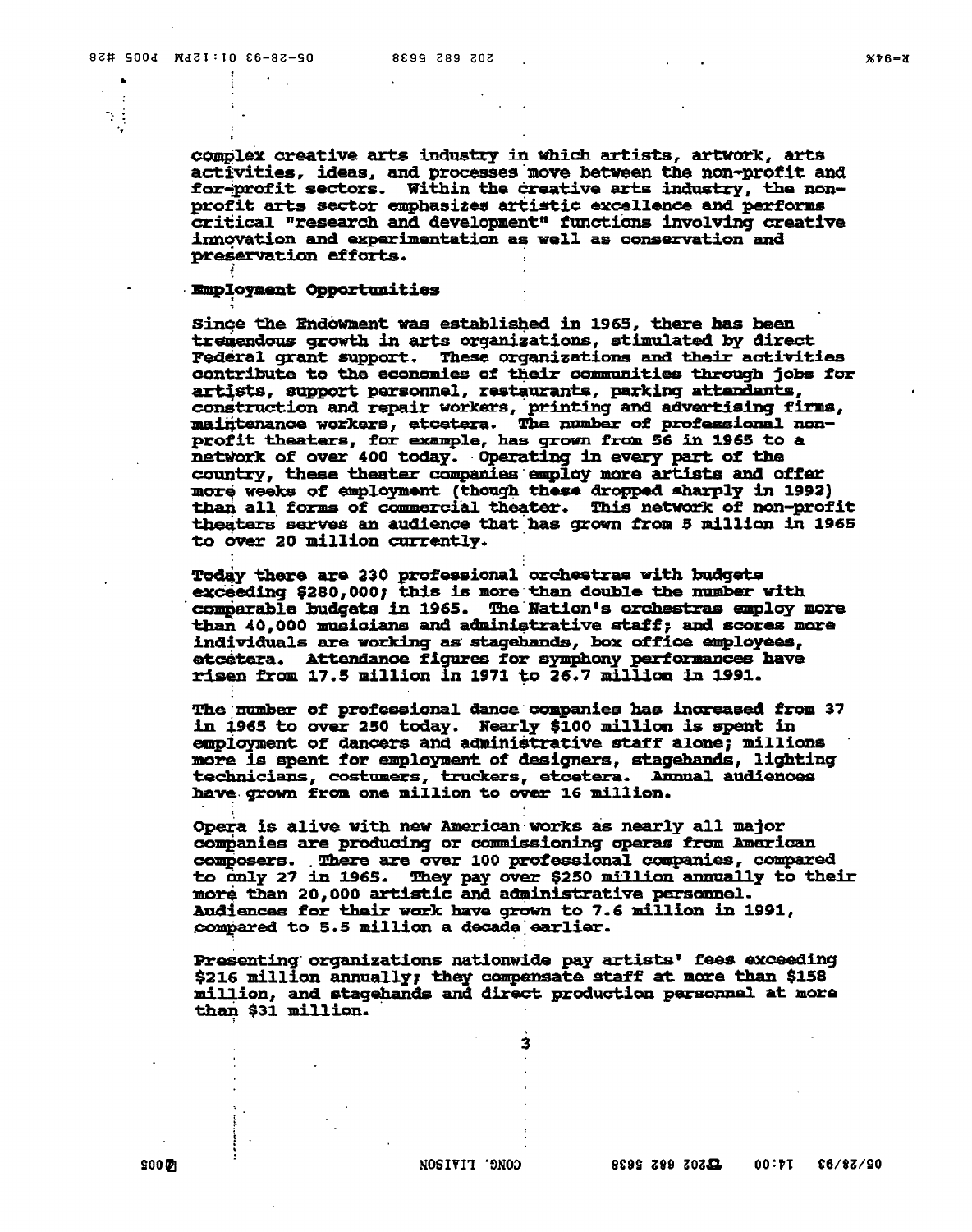ú

The Arts Endowment has helped stimulate the development of many other types of arts organizations, such as: regional media arts centers and visual artists organizations; folk arts organizations; literary centers and small presses; and local arts agencies all over the country.

#### **Arts Bducation**

One of the Arts Endowment's highest priorities is arts education. Arts education is fundamental to American creativity and preservation of the cultural heritage of our diverse nation. Arts education is not confined to formal education settings, nor appropriate only to children; rather it is a life-long activity that occurs in community centers, performance halls, and museums as well as in schools.

The Endowment encourages and facilitates the work of national, state, regional and local arts agencies in the area of arts education and education reform. The Endowment also supports the growth of professional artists, and the increasing role that arts organizations play in arts education in their schools and communities.

By fostering cooperative programs with the Department of Education and others in the public and private sectors, the Endowment seeks to make the arts a basic component of a comprehensive education for all students, pre-kindergarten through 12th grade. Critical among these partnerships has been the support for establishment of voluntary, world-class standards in the arts, and the development of an educational assessment framework in dance, theater, music and visual arts as the initial phase of a planned national assessment in the arts in 1996.

Efforts to expand and encourage arts education are evident in every program within the Rndowment. The Arts in Education Program focuses on children in grades pre-Kindergarten through 12. Programs in life-long learning, professional development, and student centered learning, can be found throughout the discipline program categories.

As a 1992 President's Committee on the Arts and the Humanities report describes, recent research correlates arts-based learning and enhanced student achievement.

- In a Seattle public school, for example, students using dance activities to increase their vocabulary showed a 13 percent increase in test scores.
	- In the Key School in Indianapolis, students are randomly selected for a comprehensive array of arts classes and the arts are heavily infused throughout the

4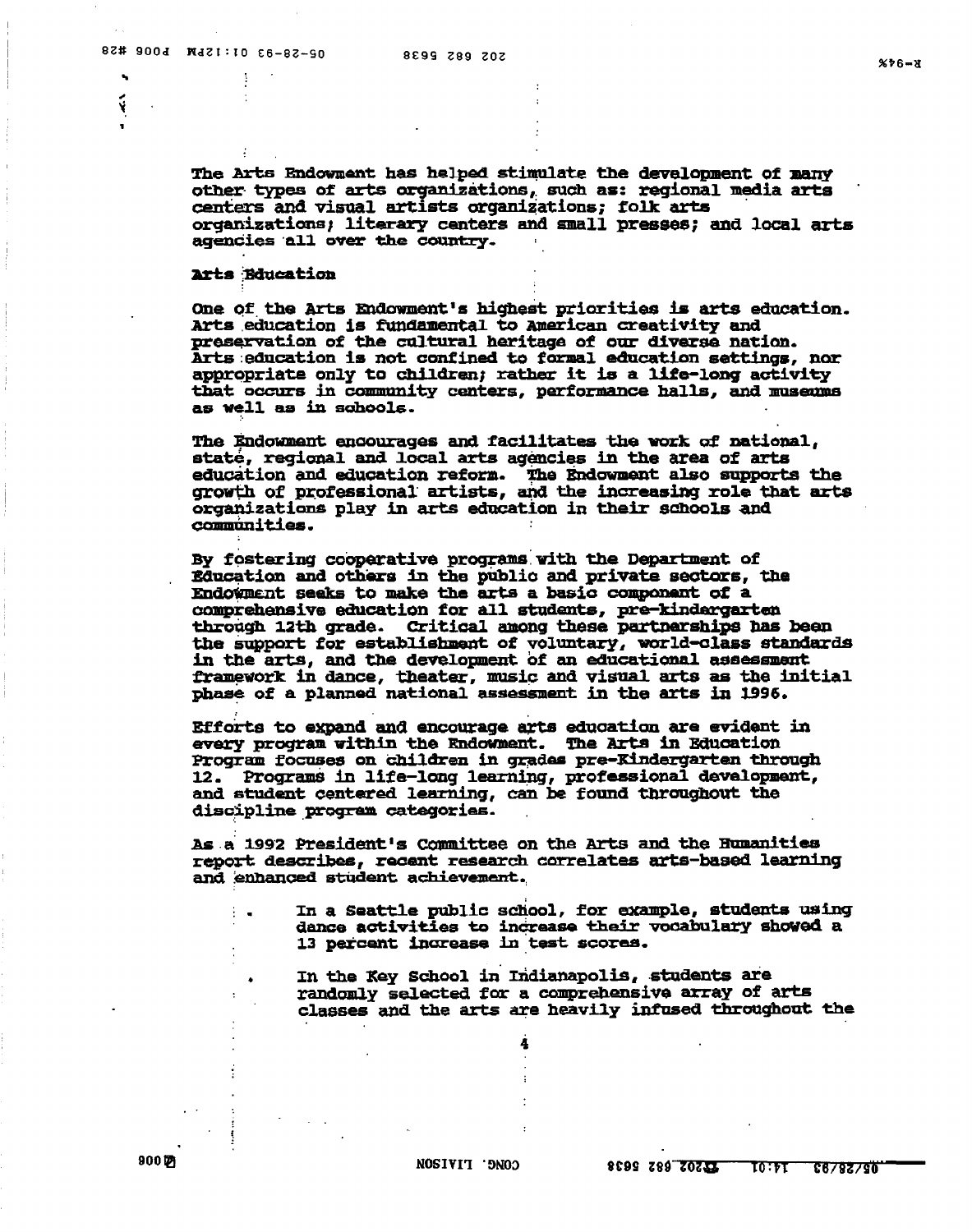المنكامات للمراسمات

 $\ddot{\phantom{0}}$ 

J.

curriculum. A remarkable 98 percent of these students performed at or above grade level in achievement tests.

At the Guggenheim Elementary School, an inner-city school in Chicago, arts were integrated into the curriculum. Daily attendance zoomed to 94 percent; 83 percent of the students achieved at or above the national norms and teacher sick-days dropped 96 percent.

Supporting arts education is an investment in our children and therefore in our future economic growth and social well-being.

## Enhancing Public Participation and Access

Increasing public participation and access to the arts is central to the Endowment's mission and is addressed in various programs and activities throughout the agency. For example, the State and Regional and the Local Arts Agencies Programs, and the Underserved Communities Set-Aside Initiative, have combined funding of \$44.1 million at the FY 94 request level. The regional, state, and local agencies constitute a national network which addresses the needs of states and localities, including rural, inner-city, and artistically underserved areas.

The Presenting and Commissioning Program supports presenting and touring activities with a total of \$5 million. Many other Endowment programs include presenting and touring components, such as Dance On Tour, Chamber Music Rural Residencies, and folk<br>arts presentations, all of which are designed to make exceptional arts available to the broadest possible segment of our population. Museum special exhibitions, radio and television programming, small presses and literary magazines, and international activities also serve to bring quality arts to the Amarican public. And, as noted earlier, the nation's dance, opera, and theater companies, its museums and orchestras, its chamber music and jazz groups, now extend throughout the country and serve millions of Americans each year.

Ethnically-specific arts organizations in the United States have grown to more than 1,700, according to a 1990 survey sponsored by the Arts Endowment. These organizations affirm the multicultural nature of American society. Conservative estimates indicate that in 1991 the Endowment awarded \$22 million to support arts activities by and for African-American, Asian-American, Latino-American, and Native American communities. Thi<br>reflects an increase of \$7.1 million since FY 86 or a rise from This 12 percent of direct grant-making to 17 percent in FY 91.

It would be difficult to overstate the importance of the ethnically-specific arts groups, aesthetically, educationally, and in terms of our Nation's future. The extraordinary range,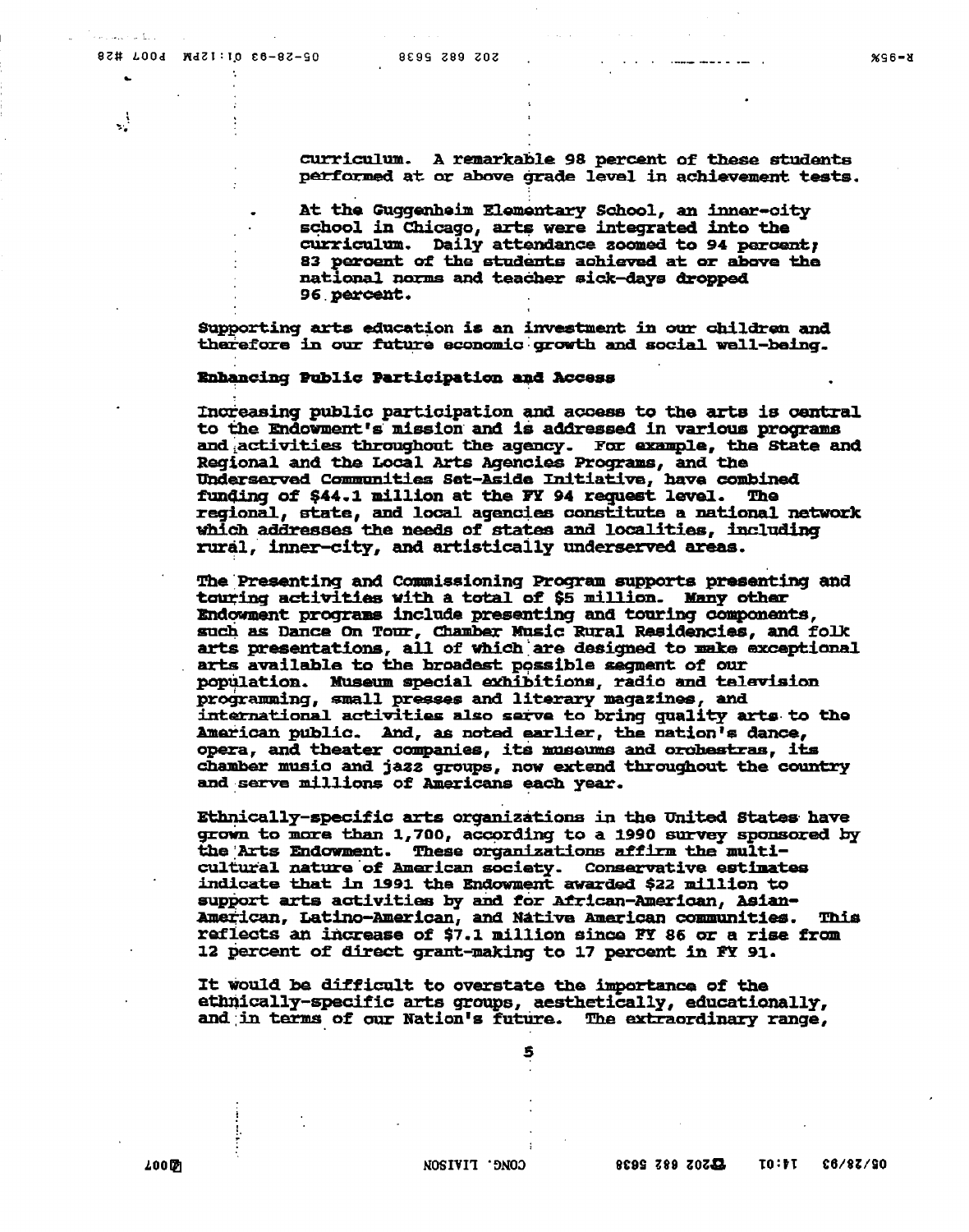quality, and diversity of the work of these groups, the "coat of many colors," and its ability to open eyes and minds and hearts, require nurturing and great care to ensure that this democracy will survive and thrive.

Of long-tarm significance is the arts' ability to help promote both learning and tolerance. Through partnerships with education, business, labor, and community leaders, the Endowment emphasizes the arts' contribution in shaping an American culture, in building a competitive work force as well as an involved and educated citizenry, and in recognizing and valuing the diversity of expression in American society. Through cultivating the many cultural traditions that together comprise America, the Arts Endowment helps integrate and unify communities and our society as a whole.

These accomplishments are cause for optimism and the FY 94 budget request for the National Endowment for the Arts will enable them to be sustained and enhanced.

#### **A Note of Caution**

Many of the nation's arts organizations, large and small, today face extreme financial stress; some have closed their doors -many more are carrying deficits, laying off staff, and cutting back services to their publics. The Endowment's -- and the private sector's -- support for these groups and individual artists is affected by the general state of the national economy and federal budget constraints. However, the enormous potential for this relatively small investment of federal government funds should not be underestimated.

#### **A Review of the** Programs of the National Endowment for the Arts

The broad range of grants awarded by the Arts Endowment in the past fiscal year clearly illustrates the beneficial impact of Endowment support on the cultural, educational, and economic opportunities for the American public.

In addition to the Dance Program's support for creative individuals and professional dance organizations, two FY 92 grants emphasized areas of particular concern for the dance field -- the preservation of America's dance heritage and the future of dance education in this country.

6

Funds to the Council for Positive Images supported the first phase of a documentary on the life and work of choreographer, master teacher, humanitarian, and anthropologist Katherine Dunham.

 $800D$